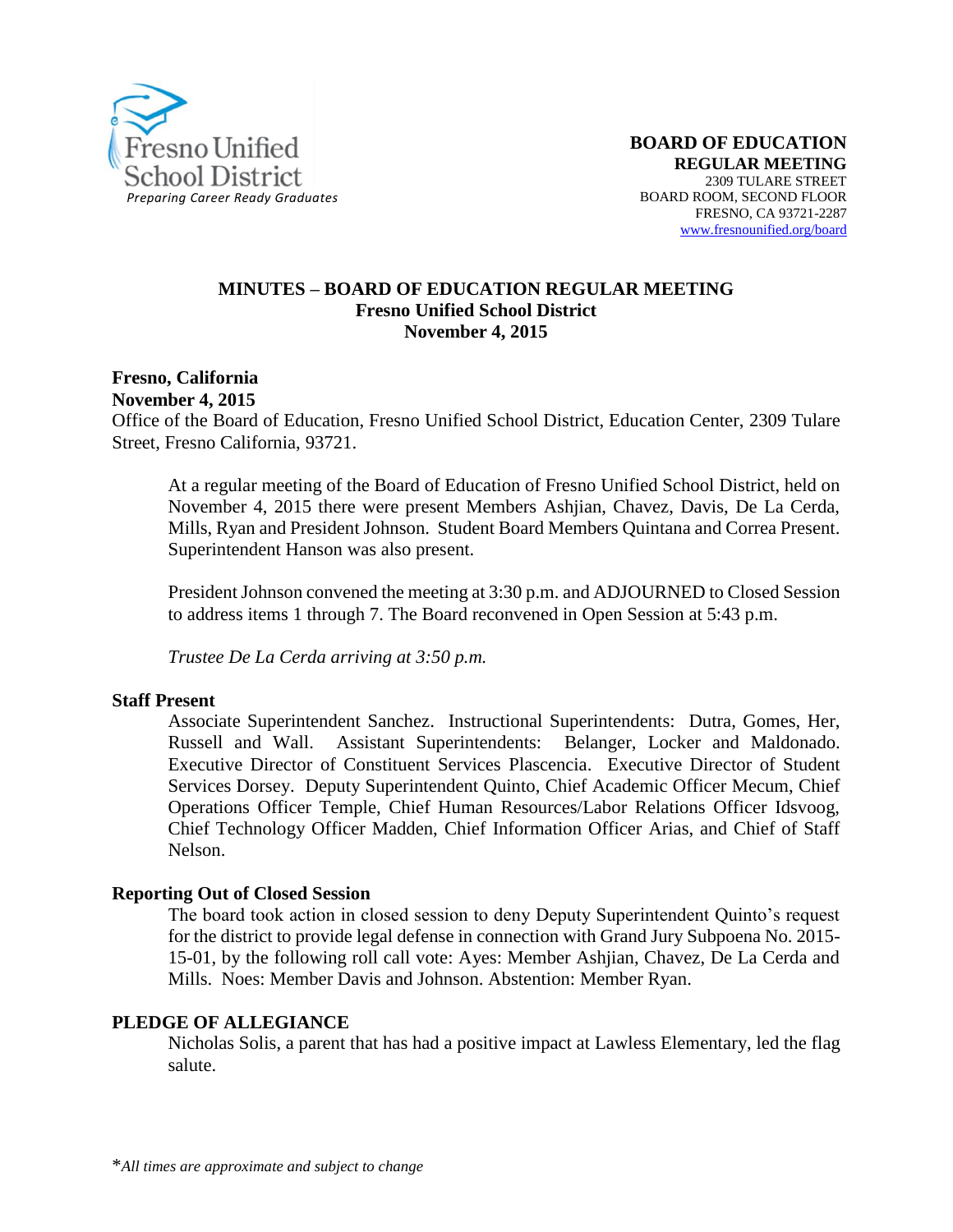## **ADOPT Resolution Proclaiming November 20, 2015 as Substitute Educators Day**

**ADOPTED as recommended,** a resolution proclaiming November 20, 2015 as *Substitute Educators Day*. Substitute professionals provide our school district with specialized skills, and are essential to the educational excellence of our schools. The Board of Education of Fresno Unified officially declares November 20, 2015 as Substitute Educators Day and recognizes the unique contributions our substitute professionals make in support of the district's goals and core beliefs in increasing student achievement and preparing career ready graduates.

Member Davis moved for approval, seconded by Member De La Cerda, which carried a roll call vote of 9-0-0, as follows: AYES: Student Board Members: Quintana and Correa, Board Members: Ashjian, Chavez, Davis, De La Cerda, Mills, Ryan and President Johnson.

## **HEAR Reports from Student Board Representatives**

Student Board Representatives Diana Castellanos and Hunter Chase provided comments/reports from the Student Advisory Board Representative meeting hosted by Design Science High School. Member Davis and De La Cerda attended their meeting. Student Board Representative Diana Castellanos acknowledged the student ambassadors from Baird Middle School who shared highlights of various Baird school activities and experiences.

## **HEAR Report from Superintendent**

- Superintendent Hanson provided a brief report to the Board of Education and first offered condolences to the UC Merced community after today's tragic events in Merced. Superintendent Hanson expressed the importance of reviewing safety plans and being proactive to address the safety of the district's students and employees.
- Superintendent Hanson shared details of a special trip that Christina Espinosa, Director of Guidance and Counseling, and Dr. Jorge Aguilar, Associate Superintendent of Equity and Access, took earlier this week. They were among 475 delegates who met at the University of North Florida as part of a White House convening on the subject of the First Lady's Reach Higher Initiative which works to increase the number of underserved students entering and succeeding in college. As part of this meeting, Dr. Aguilar presented Fresno Unified's work around equity and access which was seen as a measurement model at this national meeting.
- Superintendent Hanson also provided highlights of the California Latino Leadership Education Summit that took place Friday, October 30 at Fresno State. He joined a number of city and educational leaders who discussed K-12 initiatives aimed at increasing college opportunities.
- While students had the day off this past Monday, teachers were hard at work participating in school site directed professional learning. At Baird Middle School, PE teachers had a unique opportunity as Fresno Unified was one of three communities in California to be chosen to participate NFL's "Fuel Up to Play 60." The program is designed to encourage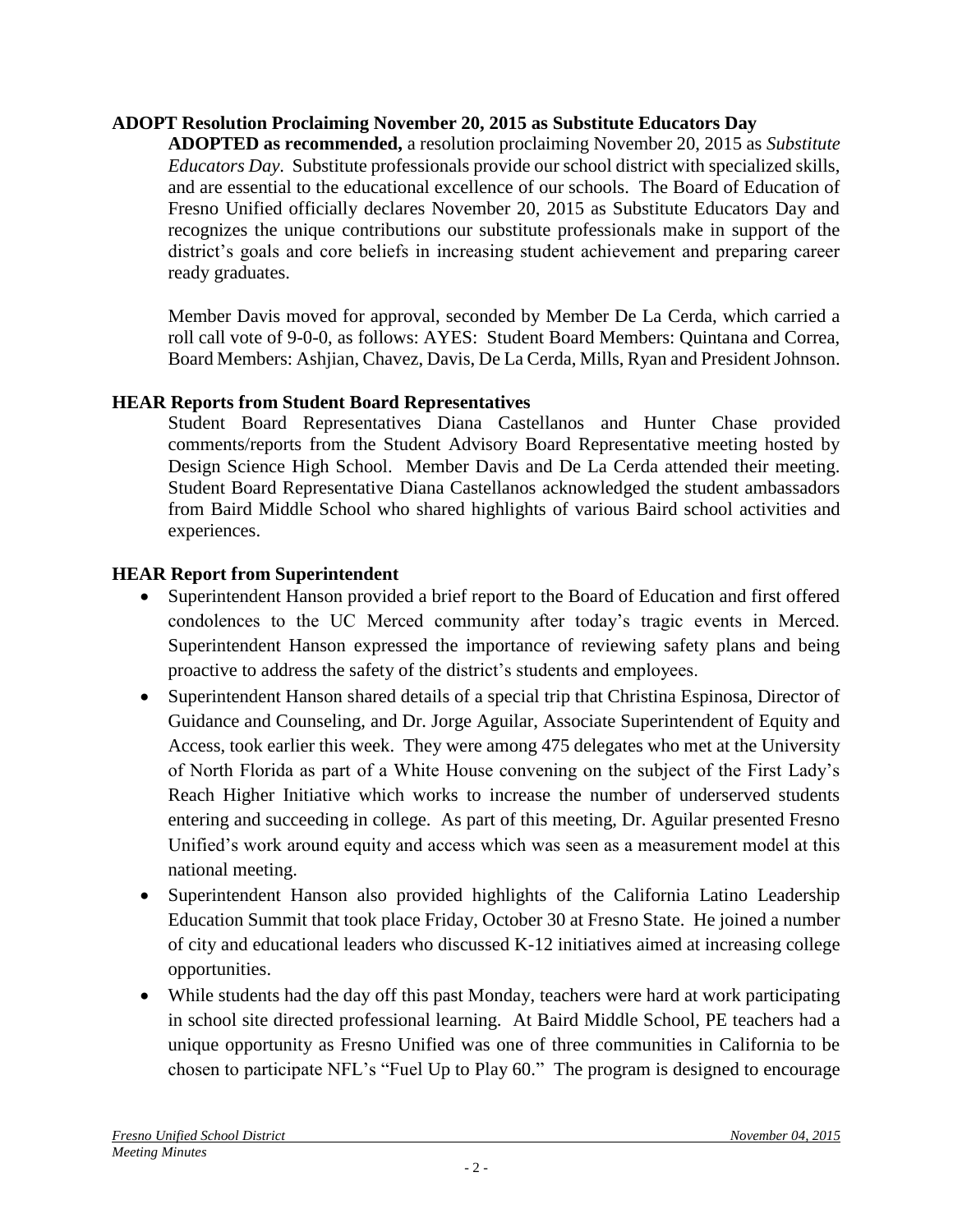good nutrition and 60 minutes a day of physical activity. PE Teachers ran drills and learned new techniques for flag football.

- The superintendent personally thanked Caglia Environmental for sponsoring a returned trip to the Chaffee Zoo for Norseman  $2<sup>nd</sup>$  graders. Their trip last week was cut short by a gas leak.
- Hanson concluded by sharing that \$175,000 worth of new musically instruments arrived last week and was being unwrapped at seven of our comprehensive high schools, part of the Board's continued investment in music and the arts.

On a motion by Member Davis, seconded by Member Ryan, the consent agenda, exclusive of agenda item: A-10 which was pulled for further discussion, was approved on a roll call vote of 9-0-0 as follows: Student Board Members: Quintana and Correa, Members Ashjian, Chavez, Davis, De La Cerda, Mills, Ryan and President Johnson.

# **A. CONSENT AGENDA**

## **A-1, APPROVE Personnel List APPROVED**, **as recommended** the Personnel List, Appendix A, as submitted.

- **A-2, ADOPT Findings of Fact and Recommendations of District Administrative Board ADOPTED, as recommended** the Findings of Fact and Recommendations of District Administrative Panels resulting from hearings on expulsion and readmittance cases conducted during the period since the October 28, 2015, Regular Board meeting.
- **A-3, ADOPT Variable Term Waiver for Career Technical Education Credential Holders ADOPTED, as recommended** a waiver request for Career Technical Education Credential holders for English Learner Authorization until CTE program is completed.

# **A-4, APPROVE Submission of Grant Application to the California Department of Education for Food Services Equipment**

**APPROVED**, **as recommended** an application to the California Department of Education (CDE) for the 2015 National School Lunch Program Equipment Assistance Grants. The CDE grant will allow School Food Authorities (SFA) to purchase the equipment needed to increase participation, serve healthier meals, meet the new nutritional standards with an emphasis on more fresh fruits and vegetables, improve food safety, expand access, and reduce utility costs. The CDE will award competitive grants up to \$100,000 for each SFA. Food Services will apply the entire grant to purchase mobile food carts to increase breakfast and lunch student participation at targeted high schools.

## **A-5, APPROVE Amendment to Agreement with Claremont Partners for Expansion of Vendor and Data Integration Services**

**APPROVED**, **as recommended** an amendment to the agreement with Claremont Partners as recommended by the Joint Health Management Board. Claremont Partners will provide expanded vendor and data integration services, with emphasis on prescription benefit management services.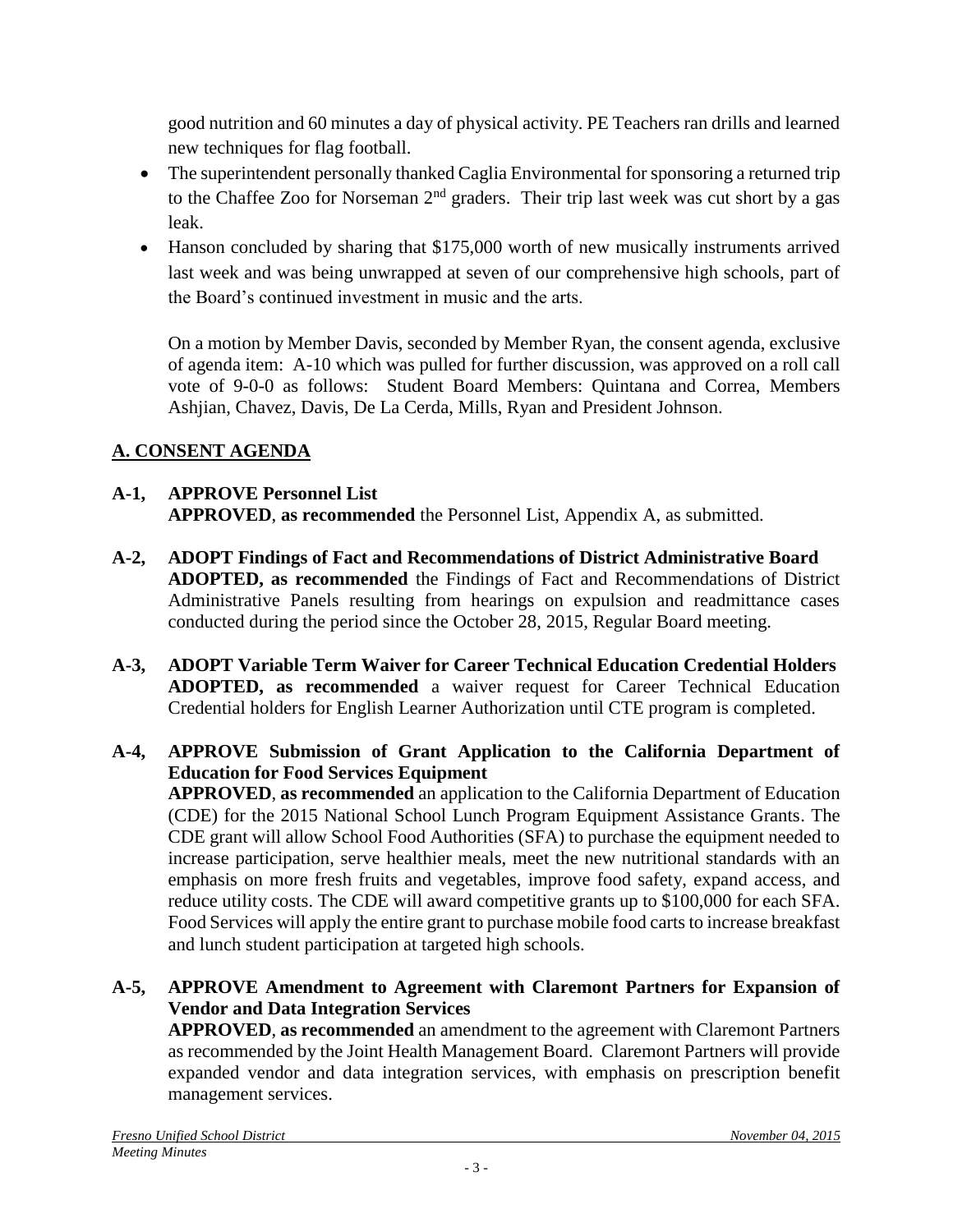**A-6, APPROVE Bid 16-04, Re-bid Robinson Elementary School New Kindergarten Building Construction and Reject Bid 15-27, Robinson Elementary School New Kindergarten Building Construction**

**APPROVED**, **as recommended** Bid 16-04, which is recommended to be awarded for construction of a new kindergarten building at Robinson. The project will provide a new three-classroom kindergarten building including restrooms and teacher preparation space, and parking lot improvements. The request for bids was lawfully advertised on September 1, 2015. Notifications were sent to eighty-nine (89) vendors and four (4) construction trade publications, and the district received five (5) responses. In addition, it is recommended that the Board reject all bids for Bid 15-27, the original bid for this project. All the bids received did not meet the pre-qualification requirement pursuant to Public Contract Code 2011.6.

Staff recommends award to the lowest responsive, responsible bidder:

Durham Construction Company, Inc. (Clovis, California) \$1,826,000

**A-7, APPROVE Adding AECOM to the List of Environmental Site Assessment and/or Geotechnical Services Vendors for Facilities/Maintenance Projects**

**APPROVED**, **as recommended** that AECOM (Fresno) be added to the list of Environmental Site Assessment and/or Geotechnical Services vendors approved to perform professional services in support of the district's new construction, modernization, deferred and general maintenance projects. This will allow staff to contract with AECOM for assistance with environmental studies on current and future projects.

## **A-8, APPROVE Independent Contractor Services Agreement with Municipal Resources Group, LLC**

**APPROVED**, **as recommended** an Independent Contractor Services Agreement with Municipal Resources Group, LLC.

Municipal Resources Group, LLC will facilitate the process of conducting the annual evaluation of the superintendent and related workshop(s) and/or closed session discussion(s), facilitate the process of conducting the annual self-assessment of the Board of Education and related workshop(s) and/or closed session discussion(s), and assist with related leadership assessment and goal setting as needed.

# **A-9, DENY Claim #15-0917-0254**

**DENIED, as recommended** a Claim for Damages on a minor, case #15-0917-0254. The Superintendent recommends the Claim be denied and the matter referred to the district's Director of Benefits and Risk Management for further handling.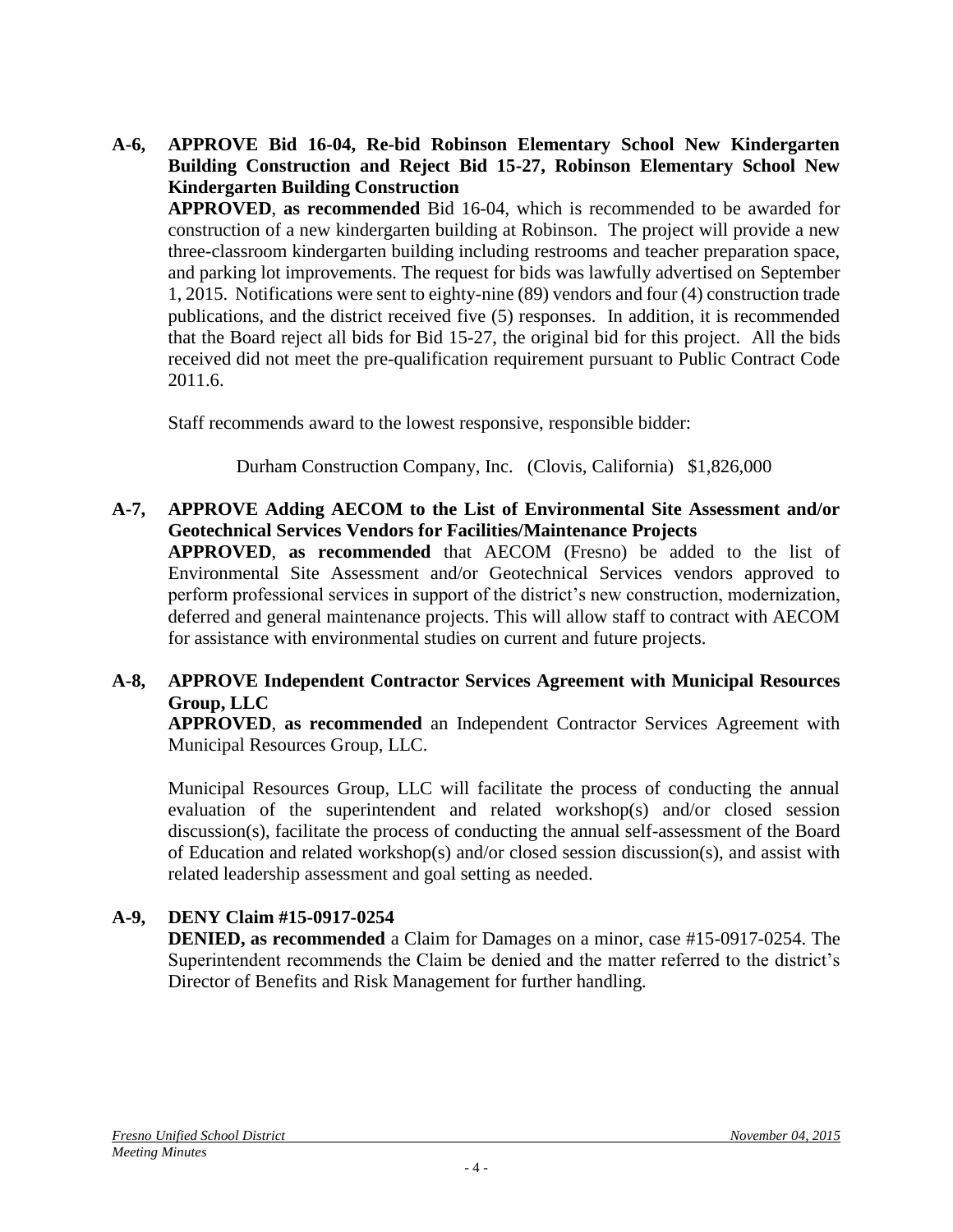# **A-10, RATIFY Contract with San Diego State University for Head Counselor Training**

**RATIFIED, as recommended** Fresno Unified will partner with San Diego State University to provide training for Head Counselors at each of our high school sites over a two year period on how to effectively utilize data to develop action plans to support students and demonstrate their direct impact on supporting the district's goal of producing Career Ready Graduates.

**Member Chavez** – I was wanting to get an overview of their model and if it is a model that has been implemented elsewhere I would like to get a board communication on the results that they had and what we are trying to replicate. Or is it not a model that has been implemented?

**Sally Fowler** – The person who will be doing the training is Trish Hatch. She is the National Guru for counseling. She has written several books. One of them explicitly around the data and high school counseling practices, which aligns with the work we have been doing. We have contracted with her through San Diego State University to provide training to our head counselors. It is to go deeper with the work we are doing and to help our head counselors lead that work at their sites to go further with the results that we have experienced so far.

**Member Chavez** – There is a bullet point that states *Train all head counselors to use data to develop intentional guidance systems.* I am really interested in that and would like to get some more information on it and what that looks like. I am real excited that we are doing this. I think this directly aligns with what we are working on C*areer Ready Graduates*.

**Superintendent Hanson** – I will just remind the board that this is part of the First Lady's initiative around the challenge initiative to get more kids going to college, in which they ran a Washington DC summit for counselors. The west coast version of it was headed up by Trish Hatch in San Diego and that is where we came to meet her. Sally, Jorge and the team developed a relationship with her seeing what she would be able to offer. We will provide you additional information.

Member Chavez moved for approval, seconded by Member Davis, which carried a vote of 7-0-0, as follows: AYES: Board Members: Ashjian, Chavez, Davis, De La Cerda, Mills, Ryan and President Johnson.

## **END OF CONSENT AGENDA**

## **UNSCHEDULED ORAL COMMUNICATIONS**

**Andrew Fabela** – Spoke about the superintendent's use of the word pejorative and his comments about State Center Community College. Mr. Fabela also questioned whether or not the a-g requirements are actually preparing our students to be college ready.

**Howard Watkins** – Thanked the Board of Trustees for approving the new curriculum for Comprehensive Sexual Health Education – Positive Prevention Plus. He handed out an article that he had written and stressed the importance of a positive environment from conception to age two.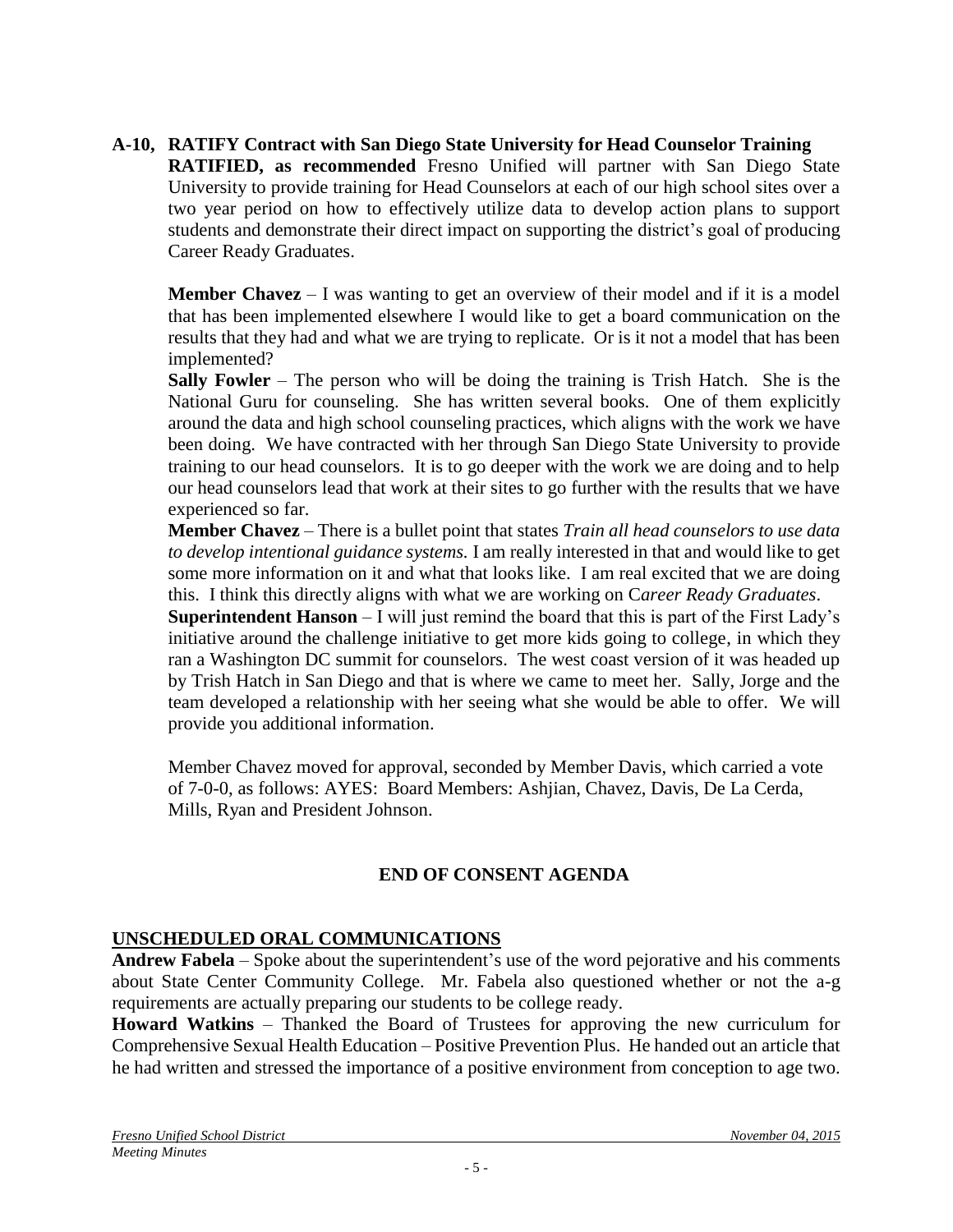#### **B. CONFERENCE/DISCUSSION AGENDA**

#### **6:00 P.M.**

# **B-11, APPROVE Revisions to Board Policy (BP) 6142.7**

**APPROVED, as recommended** this update of the Physical Education board policy will allow the district to continue to provide students the widest array of activities and athletic options. The Superintendent recommends approval. Fiscal impact: There is no fiscal impact to the district. Contact person: Kim Mecum, telephone 457-3731.

Presentation by Assistant Superintendent Holland Locker

An opportunity was provided to hear questions/concerns from members of the board and staff was available to respond

**Member Mills** – How does this impact our students who are taking JROTC or engaged in other activities like cheerleading? Are they going to be exempt from this? Or are they going to be tested to be exempt?

**Holland Locker** –Our current practice in regards to students earning 20 units of PE credits will stay intact. As the program reviewer noted, we don't have exemption language in our current board policy. Education Code focuses on two major components; PE credits (four semesters equating 20 credits) and total minutes. Education Code states that students in 9- 12 grade need to have 400 minutes of physical education instruction every ten days. In this case, our students are qualifying for the credits but because we don't allow them to be exempt for two years, there is where we had an issue. We are not allowing them to opt out, where Education Code says according to minutes, it should be 400 minutes every ten days. So, JROTC they will continue to receive PE credit as they are currently.

**Member Mills** – A concern as a parent on our hot sunny days we have a lot of schools that prohibit the use of sunglasses during PE. Those are the days that our children should be wearing sunglasses. Preferably the kind with UV protection. Are we still allowing schools to prohibit the use of sunglasses when they are outdoors?

**Holland Locker** – To my knowledge, no.

**Brett Mar** – To my knowledge each site makes their own decisions, and I would image each class would make their own decision.

**Member Mills** – I would submit that we need to have a more uniform policy and rule around that, instead of having that determined school-by-school or teacher-by-teacher basis.

**Holland Locker** – We will certainly revisit that concern.

**Member De La Cerda** – Are there softer balls that the kids can use when playing dodge ball? My daughter had asked the question.

**Holland Locker** – This is a great opportunity to thank the Board. As part of the one-time \$250,000, we gave \$2,000 to elementary schools, \$4,000 to middle schools and \$7,700 to our high schools. We have been monitoring those expenses and the top priority was uniforms. This past Saturday we had 32 teams at Sunnyside. Over 500 kids participated in the flag football tournament everyone had classy uniforms thanks to you. Also, that money could be used for athletic equipment. Finally, we gave schools an in-depth resource for PE equipment. Hopefully over the next few years equipment will be purchased.